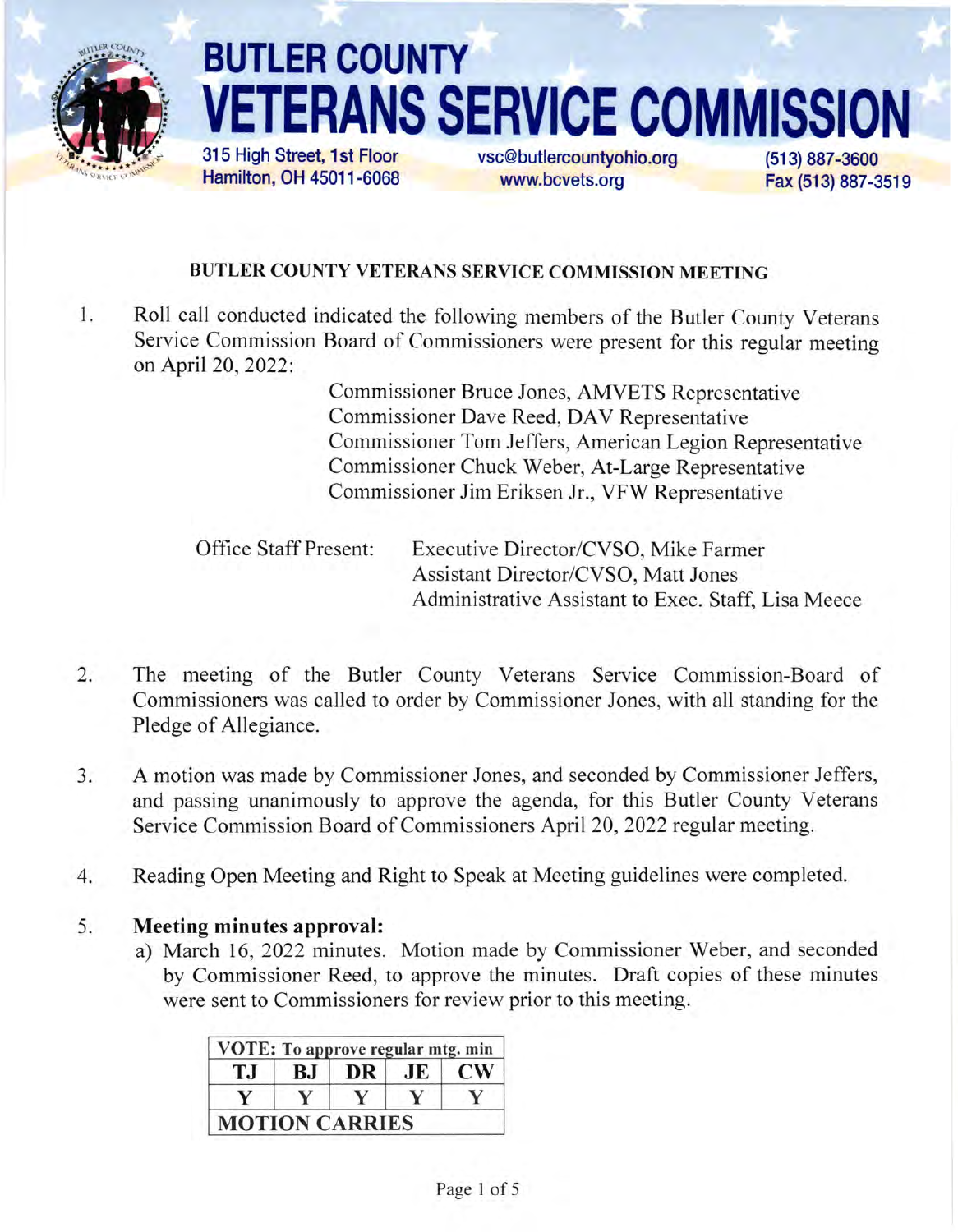# 6. Bill payment and operational expenses approvals:

a) Invoices paid March 1, 2022 - March 31, 2022. Motion to approve made by Commissioner Reed, and seconded by Commissioner Jeffers.

| T.I | BJ | DR | JE | $\mathbf{C}\mathbf{W}$ |
|-----|----|----|----|------------------------|
| V   |    |    | V  |                        |

b.) Then and Now billing for Sprint Invoice number 551370695-156 totaling \$104.97. Motion to approve made by Commissioner Jeffers, and seconded by Commissioner Weber.

| T.J | BJ. | DR | JE. | <b>CW</b> |
|-----|-----|----|-----|-----------|
| v   |     |    |     |           |

c.) Then and Now billing for Kelly Babcock totaling \$2,3 l0 for services provided December 1, 2021 through January 29, 2022. Motion to approve made by Commissioner Jeffers, and seconded by Commissioner Reed.

| T.I | BJ | DR JE | $\mathbb{C}\mathbb{W}$ |
|-----|----|-------|------------------------|
|     |    |       |                        |

- Correspondence/Communications shared with Commissioners (No action needed): 7
	- a) Letter of Support for NEORide
	- b) Thank You card for Apt Boykin from Mrs. Puckett

#### Office Outreach and Training Items (No action needed): 8.

- a) March 2022 Statistical Report was shared for discussion
- b) April/May Outreach Calendar

#### Old Business: 9.

a) A update was provided by Executive Director Mike Farmer regarding the communication and timeline issues regarding the Universal Transportation Systems contract that started April 1, 2022.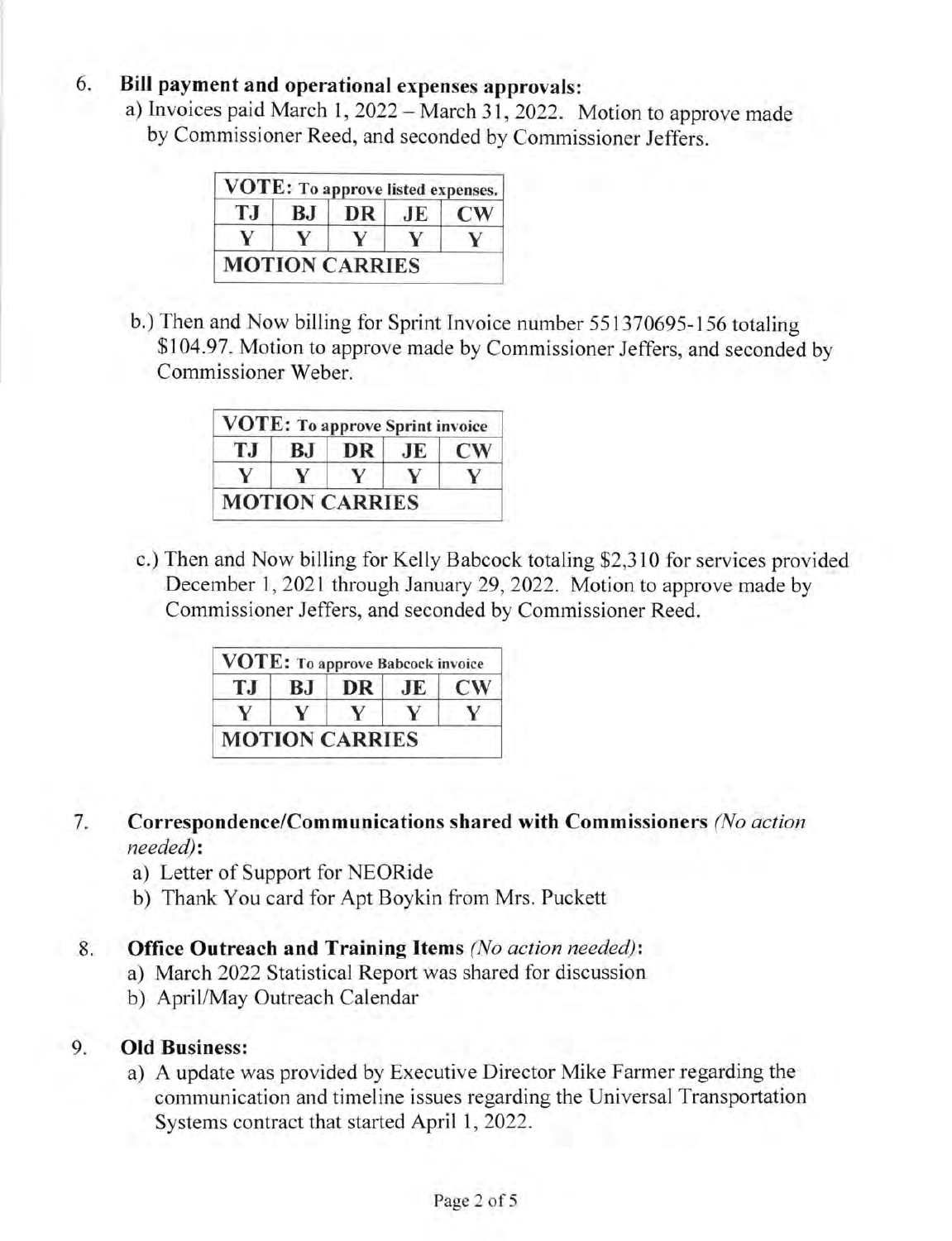## 10. New Business:

- a) Dave Reed was appointed as a Committee Member for the Butler County Veterans Memorial. Going forward, the newly appointed Commissioner shall serve a one year appointment on this committee.
- 11. Guests: Mike Bachus and Kurt Daum, representing Anthem Medicare, spoke briefly regarding dental benefits that may be available for veterans.
- 12. A motion was made by Commissioner Jones, and seconded by Commissioner Weber, to go into closed executive session to discuss financial applications for March 2022, one  $(1)$  appeal for Financial Assistance, to review the  $1<sup>st</sup>$  Quarter Financial Applications Audit (Exhibit 2), to consider the appointment, employment, dismissal, discipline, promotion, demotion or compensation of a public employee or official or the investigation of charges or complaints against a public employee, official, licensee, or regulated individual, unless the public employee, official licensee or regulated individual requests a public hearing.

| BJ | DR | JE | $\mathbf{C}\mathbf{W}$ |
|----|----|----|------------------------|
|    |    |    |                        |
|    |    |    | <b>MOTION CARRIES</b>  |

Discussion on Financial Applications adjudicated during March 2022, one (l) Financial Application Appeal, the 1<sup>st</sup> Quarter Financial Applications Audit (Exhibit 2) and the resigning of an employee.

# At this time the BCVSC-BOC exited from Executive Session to vote on all items discussed as needed.

- Veteran case votes on items from Executive Session 13
	- a) Accept Applications as Adjudicated in March 2022. A motion was made by Commissioner Jeffers, and seconded by Commissioner Reed to accept the applications from March 1-3 1, 2022 as adjudicated by Executive Director. (Exhibit 1)

| <b>TJ</b> | BJ | DR | JE | <b>CW</b> |
|-----------|----|----|----|-----------|
|           |    |    |    |           |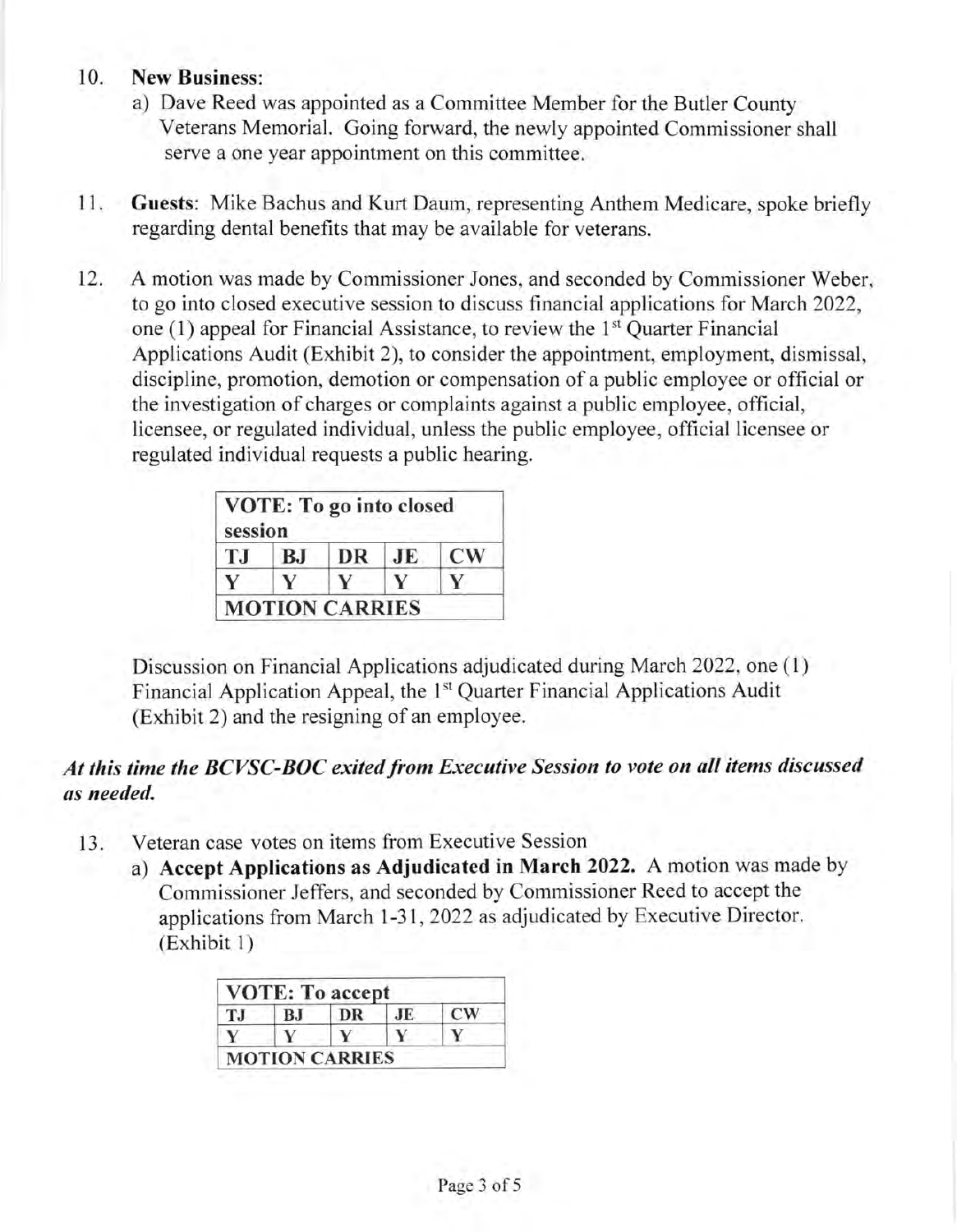b) Vote on Appeal for Assistance c/o Veteran Blevins. A motion was made by Commissioner Jeffers and seconded by Commissioner Reed to pay S1850.56, direct, if possible as written excluding medical expenses.

| T.I | BJ | DR | JE. | CW <sub></sub> |
|-----|----|----|-----|----------------|
|     |    |    |     |                |

c) Approval of lst Quarter Financial Assistance Audit. A motion was made by Commissioner Reed and seconded by Commissioner Jeffers to approve the l st Quarter Audit of Financial Assistance Applications. (Exhibit 2)

| TJ           | <b>BJ</b> | DR | JE. | <b>CW</b> |
|--------------|-----------|----|-----|-----------|
| $\mathbf{V}$ |           |    |     | Y         |

# 14. Office Operations:

a) Vote on 1<sup>st</sup> Quarter Employee of the Quarter. A motion was made by Commissioner Jones and seconded by Commissioner Reed to approve Pam Klink as nominated, to be 1<sup>st</sup> Quarter Employee of the Quarter, 2022.

| ТJ | BJ | DR | .IE | $\mathbf{C}\mathbf{W}$ |
|----|----|----|-----|------------------------|
|    |    |    |     |                        |

b) Acceptance of eSignature Policy. A motion was made by Commissioner Jeffers and seconded by Commissioner Reed to accept the eSignature policy.

|     |    | <b>VOTE: To accept policy</b> |    |           |
|-----|----|-------------------------------|----|-----------|
| T.J | ВJ | DR                            | JE | <b>CW</b> |
|     |    |                               | v  |           |

c.) Reset of Lifetime Maximum. A motion was made by Commissioner Weber and seconded by Commissioner Jeffers to reset the lifetime maximum on the Financial Assistance program to 01/01/2022.

| T.I | <b>BJ</b> | DR | JE | <b>CW</b> |
|-----|-----------|----|----|-----------|
|     |           |    |    |           |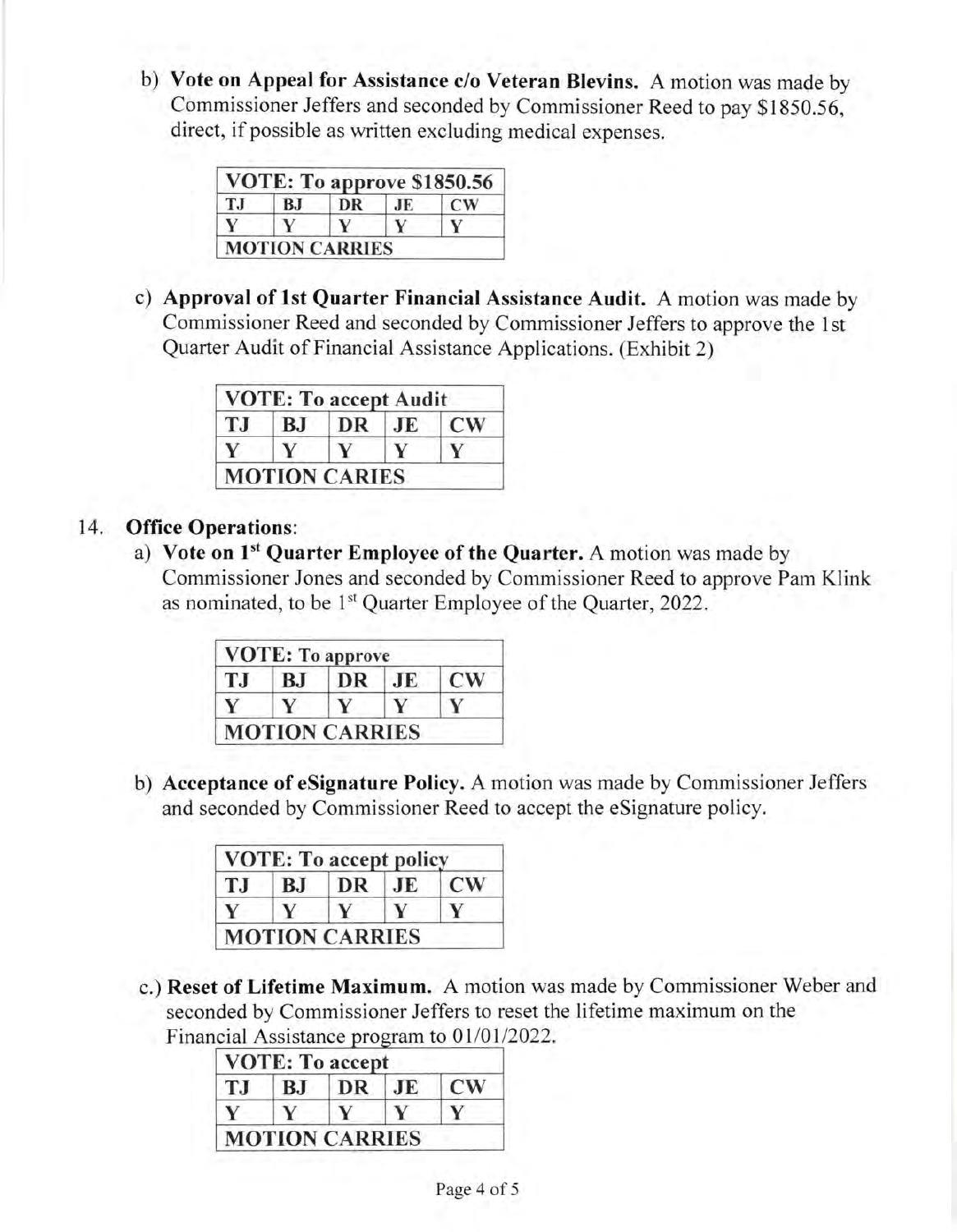d.) Virtual Meeting. A motion was made by Commissioner Jones and seconded by Commissioner Reed that this appointing authority will not be utilizing remote meetings after April 20,2022.

| TJ | BJ | DR | JE | <b>CW</b> |
|----|----|----|----|-----------|
|    |    |    |    |           |

e.) Vote on Acceptance of Resignation of an Employee. A motion was made by Commissioner Jones and seconded by Commissioner Jeffers to accept the resignation of Casey James effective April 29,2022.

| TJ | ВJ | DR | JE | <b>CW</b> |
|----|----|----|----|-----------|
|    |    |    |    |           |

## 15. Statements, Comments and/or Discussion by:

- a) Executive Director: Thanked staff overall and Veteran Service Officer Casey James for his 9 years of service with the Commission. Mentioned there are many opportunities for outreach and invited the Commissioners.
- b.) Commissioners: Commissioner Reed thanked the staff for all of their hard work. Commissioner Jones reminded all that BCIS will be at the May meeting to help Commissioners add email to their phone.
- 16. The date and time of the next regular meeting is posted as:

| Date:  | Wednesday, May 18, 2022             |
|--------|-------------------------------------|
| Time:  | 09:30 AM.                           |
| Place: | <b>VSC Hamilton Conference Room</b> |

17. A motion was made by Commissioner Jeffers seconded by Commissioner Reed and passing with unanimous votes to adjoum the meeting.

The undersigned acknowledge the correctness of these minutes and submit them as the official record:

Bruce Jones, President

Tom Jellers, Secretary Con Alber

Butler County Veterans Service Commission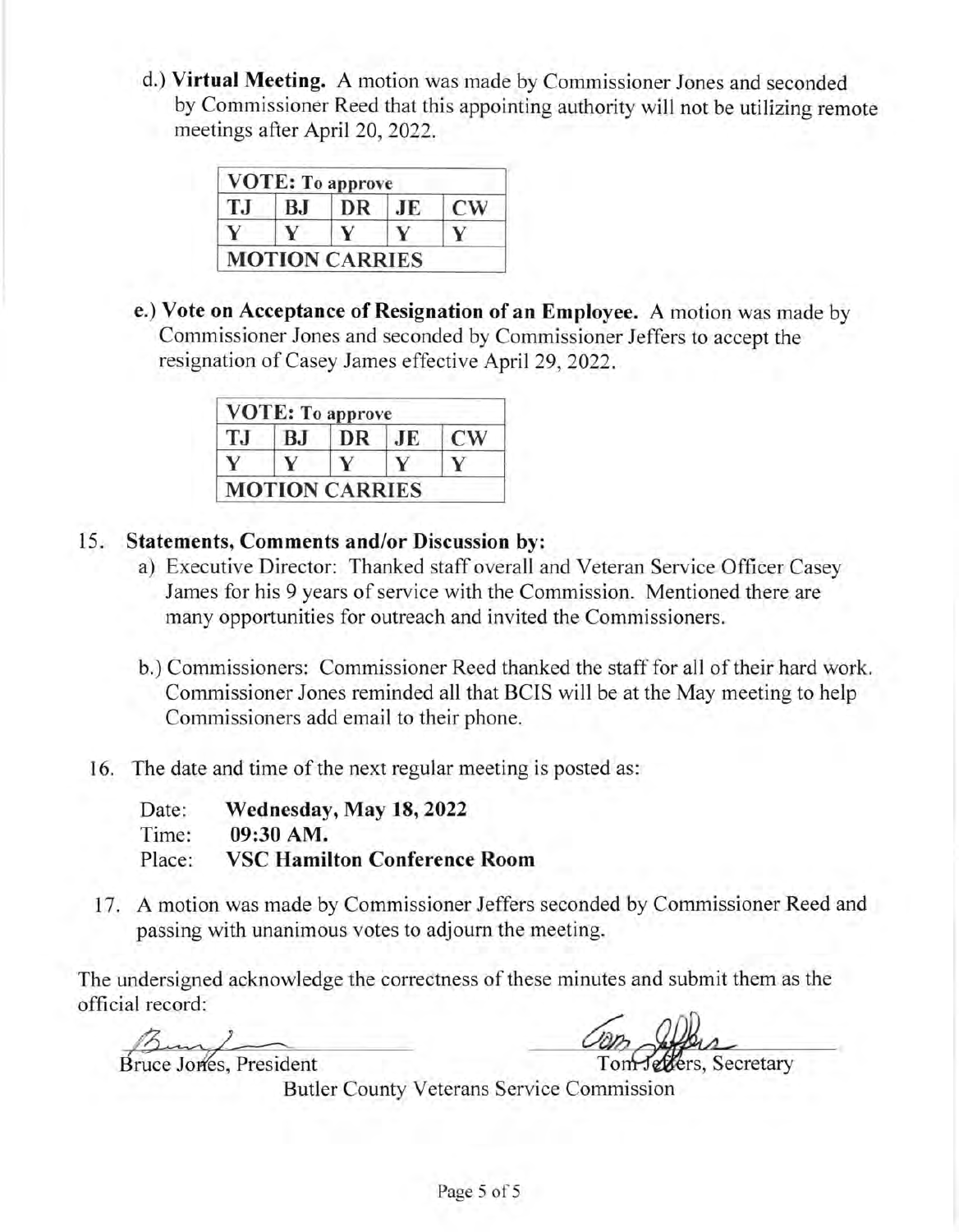

## BUTLER COUNTY VETERANS SERVICE COMMISSION

## Monthly Meeting Minutes

Application Period

31112022 to <sup>313112022</sup>

| Veteran Full Name     | Dependant<br><b>Applicant Name</b>      | Occupation -<br>Relationship     | City                          | Zip   | Adjudication                      | Approved<br>Aid | Meeting                  |
|-----------------------|-----------------------------------------|----------------------------------|-------------------------------|-------|-----------------------------------|-----------------|--------------------------|
| MINCEY, WILLIE        |                                         | UNEMPLOYED                       | <b>FAIRFIELD</b>              | 45014 | Appeal / Denied                   | \$0.00          | $5$ for $-$<br>0 against |
| WILLIAMS, JAMES       |                                         | WALMART                          | <b>HAMILTON</b>               | 45011 | Appeal / Denied                   | \$0.00          | $5$ for $-$<br>0 against |
| <b>BLAIR, CHARLES</b> |                                         | <b>DISABLED</b>                  | <b>MIDDLETOWN</b>             | 45044 | Initial Application -<br>Approved | \$2,343.19      | $5$ for $-$<br>0 against |
| BOWLING JR, FRED      |                                         | <b>RETIRED</b>                   | <b>FAIRFIELD</b>              | 45014 | Initial Application -<br>Approved | \$955.00        | $5$ for -<br>0 against   |
| BREEDLOVE, CALVIN     |                                         | <b>DOORDASH</b><br><b>DRIVER</b> | <b>MIDDLETOWN</b>             | 45044 | Initial Application -<br>Approved | \$1,126.78      | $5$ for $-$<br>0 against |
| BROWN, CLIFFORD       |                                         | WELDER                           | <b>HAMILTON</b>               | 45013 | Initial Application -<br>Approved | \$405.00        | $5$ for $-$<br>0 against |
| BURKHARDT, JAMES      |                                         | <b>DISABLED</b>                  | <b>MIDDLETOWN</b>             | 45044 | Initial Application -<br>Approved | \$1,394.11      | $5$ for $-$<br>0 against |
| CHENAULT JR, CHARLES  |                                         | <b>DISABLED</b>                  | <b>MIDDLETOWN</b>             | 45044 | Initial Application -<br>Approved | \$743.52        | $5$ for $-$<br>0 against |
| DURAN, MARK           |                                         | <b>SALES</b>                     | <b>HAMILTON</b>               | 45013 | Initial Application -<br>Approved | \$2,200.00      | $5$ for $-$<br>0 against |
| EVANS, ROBERT         |                                         | UNEMPLOYED                       | <b>HAMILTON</b>               | 45015 | Initial Application -<br>Approved | \$405.00        | $5$ for $-$<br>0 against |
| GABBARD, RICHARD      | <b>GABBARD MAIDEN:</b><br>BARNES, LAURA | SPOUSE                           | <b>HAMILTON</b>               | 45013 | Initial Application -<br>Approved | \$1,155.00      | $5$ for $-$<br>0 against |
| GARRETT, JAMES        |                                         | HOME HEALTH<br>CARE              | <b>WEST</b><br><b>CHESTER</b> | 45069 | Initial Application -<br>Approved | \$911.00        | $5$ for $-$<br>0 against |
| GIST SR, JAMES        |                                         | <b>DISABLED</b>                  | <b>HAMILTON</b>               | 45013 | Initial Application -<br>Approved | \$1,348.37      | $5$ for $-$<br>0 against |
| <b>GREEN, ROBERT</b>  |                                         | RETIRED                          | <b>HAMILTON</b>               | 45013 | Initial Application -<br>Approved | \$405.00        | $5$ for $-$<br>0 against |
| HALSEY, KEVIN         |                                         | <b>MACHINE</b><br>OPERATOR       | <b>MIDDLETOWN</b>             | 45044 | Initial Application -<br>Approved | \$1,917.51      | $5$ for $-$<br>0 against |
| JONES, MOSE           | JONES, TERRI                            | <b>WIDOW</b>                     | <b>OXFORD</b>                 | 45056 | Initial Application -<br>Approved | \$1,674.67      | 5 for -<br>0 against     |
| LOWE, JAMES           |                                         | <b>RETIRED</b>                   | <b>HAMILTON</b>               | 45015 | Initial Application -<br>Approved | \$1,167.98      | $5$ for $-$<br>0 against |
| MARTIN, RICHARD       |                                         | LABORER                          | <b>HAMILTON</b>               | 45011 | Initial Application -<br>Approved | \$1,810.00      | $5$ for $-$<br>0 against |
| MILLIGAN, JEFFRY      |                                         | <b>DISABLED</b>                  | <b>HAMILTON</b>               | 45011 | Initial Application -<br>Approved | \$288.00        | $5$ for $-$<br>0 against |
| MOSS, KENNITH         |                                         | UNEMPLOYED                       | <b>HAMILTON</b>               | 45013 | Initial Application -<br>Approved | \$2,139.72      | $5$ for $-$<br>0 against |
| PARTIN, DANNY         |                                         | <b>DISABLED</b>                  | <b>HAMILTON</b>               | 45015 | Initial Application -<br>Approved | \$605.86        | $5$ for $-$<br>0 against |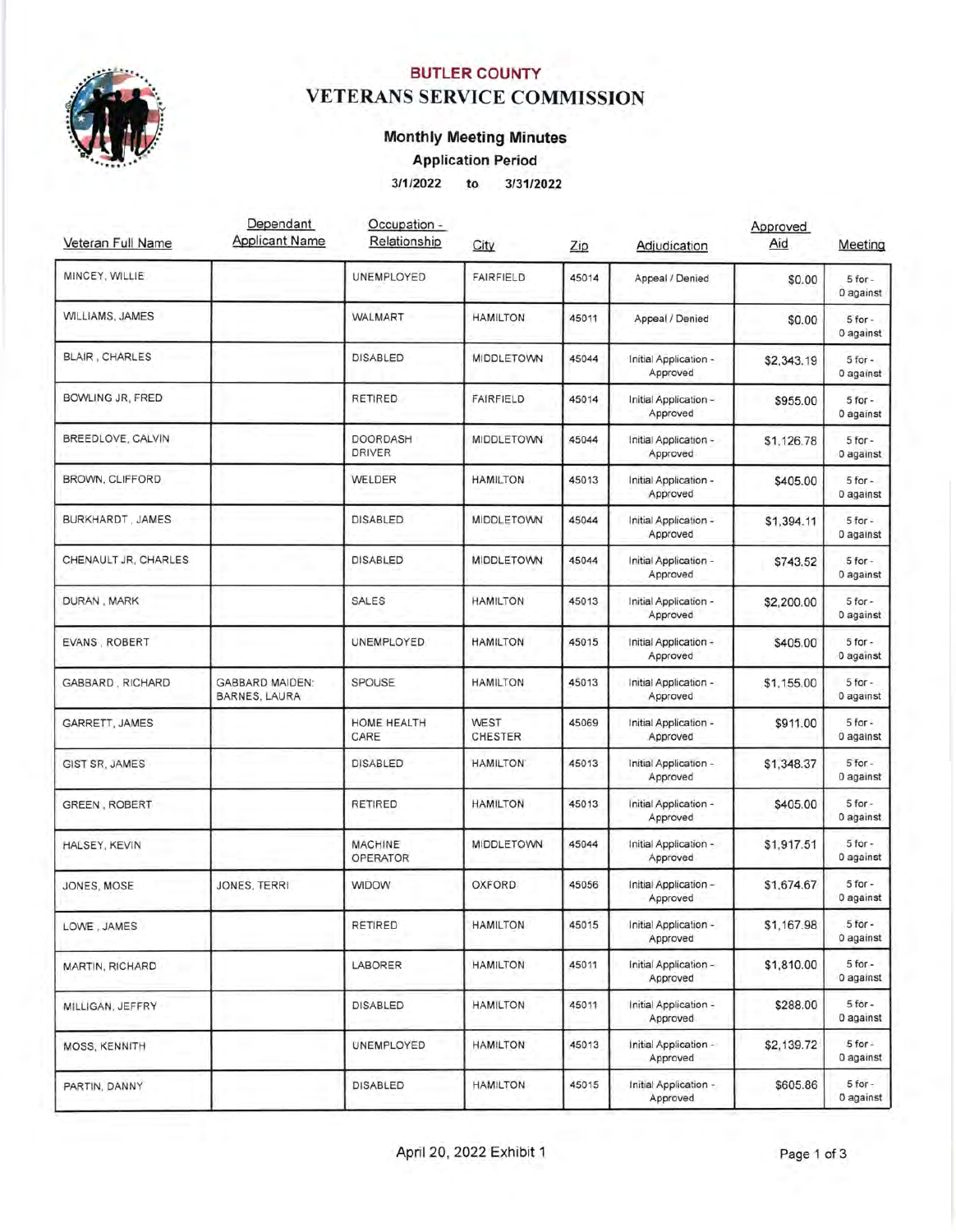

# BUTLER COUNTY VETERANS SERVICE COMMISSION

#### Monthly Meeting Minutes

Application Period

3l'112022 to <sup>313112022</sup>

| Veteran Full Name               | Dependant<br><b>Applicant Name</b> | Occupation -<br>Relationship        | City              | Zip   | Adjudication                      | Approved<br>Aid | Meeting                  |
|---------------------------------|------------------------------------|-------------------------------------|-------------------|-------|-----------------------------------|-----------------|--------------------------|
| PETERS, CARL                    |                                    | <b>RETIRED</b>                      | <b>HAMILTON</b>   | 45013 | Initial Application -<br>Approved | \$108.00        | $5$ for $-$<br>0 against |
| ROMERO, MOSES                   | ROMERO, MELANIE                    | SPOUSE                              | <b>MIDDLETOWN</b> | 45042 | Initial Application -<br>Approved | \$296.00        | $5$ for $-$<br>0 against |
| SPURLOCK, DARRYL                |                                    | <b>RETIRED</b>                      | <b>HAMILTON</b>   | 45011 | Initial Application -<br>Approved | \$285.00        | $5$ for $-$<br>0 against |
| STEELE, TERRY                   |                                    | <b>DISABLED</b>                     | <b>HAMILTON</b>   | 45011 | Initial Application -<br>Approved | \$560.00        | $5$ for $-$<br>0 against |
| STEPP, CLARENCE                 | STEPP, BONNIE                      | <b>WIDOW</b>                        | LIBERTY TWP.      | 45011 | Initial Application -<br>Approved | \$1,614.97      | $5$ for $-$<br>0 against |
| STEVENS, CARL                   |                                    | ASSSEMBLY MAN                       | <b>HAMILTON</b>   | 45013 | Initial Application -<br>Approved | \$1,685.00      | $5$ for $-$<br>0 against |
| TAYLOR, BRIAN                   |                                    | UNEMPLOYED                          | <b>FAIRFIELD</b>  | 45014 | Initial Application -<br>Approved | \$455.00        | $5$ for $-$<br>0 against |
| TILLERY, JAMES                  |                                    | <b>DISABLED</b>                     | <b>HAMILTON</b>   | 45011 | Initial Application -<br>Approved | \$323.00        | $5$ for $-$<br>0 against |
| TREVINO (PEYTON),<br>KIMBERLY   |                                    | <b>DISABLED</b>                     | <b>HAMILTON</b>   | 45011 | Initial Application -<br>Approved | \$225.00        | $5$ for $-$<br>0 against |
| TURNER, LYNARD                  |                                    | <b>RETIRED</b>                      | <b>HAMILTON</b>   | 45013 | Initial Application -<br>Approved | \$530.00        | $5$ for $-$<br>0 against |
| WEISENBERGER.<br><b>ANTHONY</b> |                                    | <b>RN</b>                           | <b>HAMILTON</b>   | 45013 | Initial Application -<br>Approved | \$1,340.00      | $5$ for $-$<br>0 against |
| WERLING, DAVID                  |                                    | CHEMICAL<br><b>OPERATOR</b>         | <b>FAIRFIELD</b>  | 45014 | Initial Application -<br>Approved | \$2,451.00      | $5$ for $-$<br>0 against |
| <b>WILLIAMS, MORRIS</b>         |                                    | UNEMPLOYED                          | <b>HAMILTON</b>   | 45015 | Initial Application -<br>Approved | \$405.00        | $5$ for $-$<br>0 against |
| BUEHLER, CRISTIN                |                                    | <b>RESTAURANT</b><br><b>MANAGER</b> | <b>HAMILTON</b>   | 45011 | Initial Application -<br>Denied   | \$0.00          | $5$ for $-$<br>0 against |
| DETHERAGE, JEFFREY              |                                    | SHORT TERM<br><b>DISABILITY</b>     | <b>HAMILTON</b>   | 45013 | Initial Application -<br>Denied   | \$0.00          | $5$ for $-$<br>0 against |
| GLASSBERG, MELVIN               |                                    | <b>RETIRED</b>                      | <b>HAMILTON</b>   | 45013 | Initial Application -<br>Denied   | \$0.00          | $5$ for $-$<br>0 against |
| GREENE JR, HAROLD               |                                    | <b>DISABLED</b>                     | <b>HAMILTON</b>   | 45013 | Initial Application -<br>Denied   | \$0.00          | $5$ for $-$<br>0 against |
| HOLLAND, MICHAEL                |                                    | RESP. THERAPIST                     | MIDDLETOWN.<br>OH | 45044 | Initial Application -<br>Denied   | \$0.00          | $5$ for $-$<br>0 against |
| MAFFETT, JACOB                  |                                    | SANITATION                          | <b>HAMILTON</b>   | 45015 | Initial Application -<br>Denied   | \$0.00          | $5$ for $-$<br>0 against |
| THOMPSON, GARY                  |                                    | UNEMPLOYED                          | <b>HAMILTON</b>   | 45011 | Initial Application -<br>Denied   | \$0.00          | $5$ for $-$<br>0 against |
| WILLIAMS, ALLAN                 |                                    | UNEMPLOYED                          | MIDDLETOWN        | 45005 | Initial Application -<br>Denied   | \$0.00          | $5$ for $-$<br>0 against |